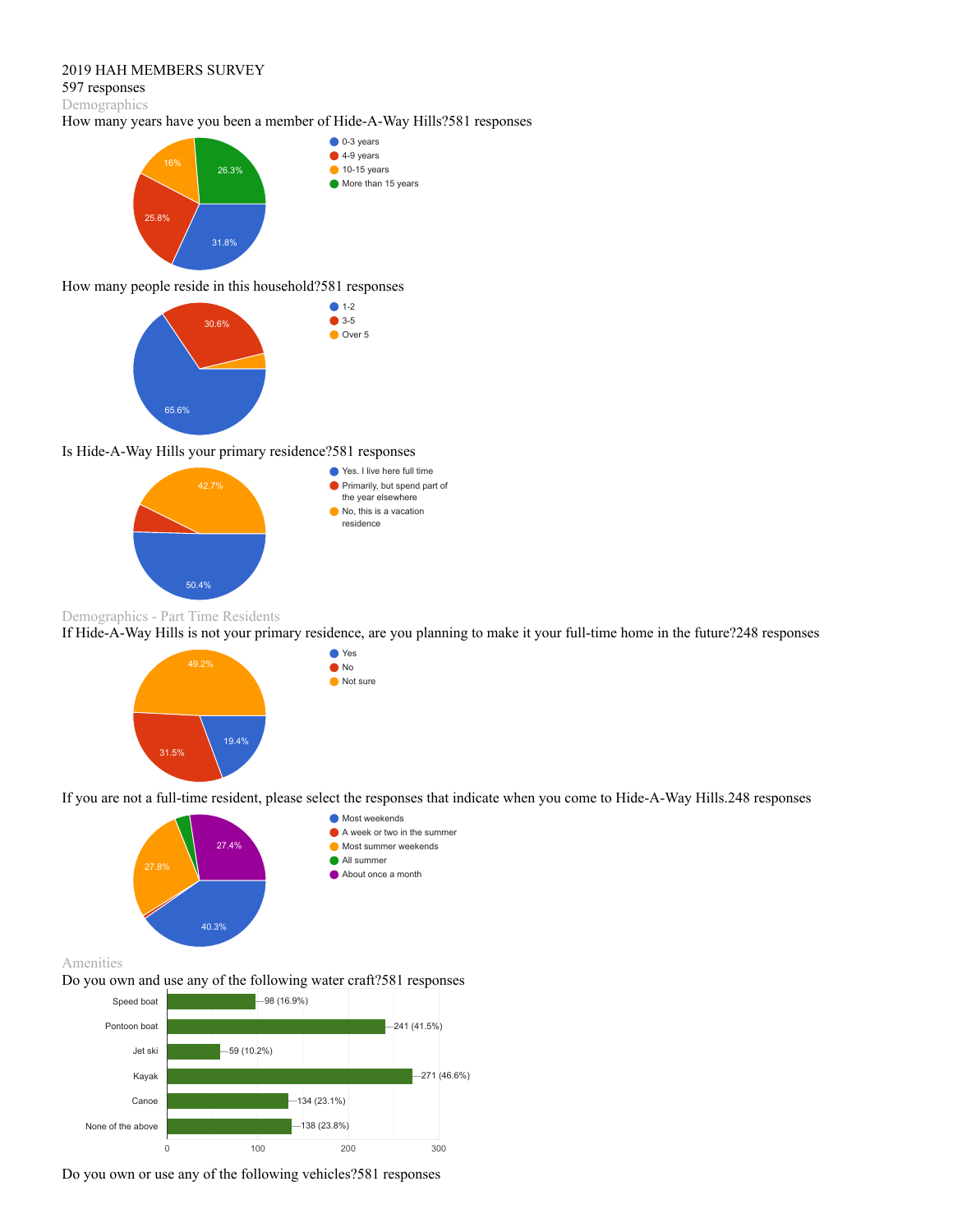





Hide-A-Way Hills Lodge

How often do you patronize the Hide-A-Way Hills Lodge?581 responses



What features of the Lodge do you primarily patronize (select all that apply)?581 responses



Please rate the Hide-A-Way Hills Lodge?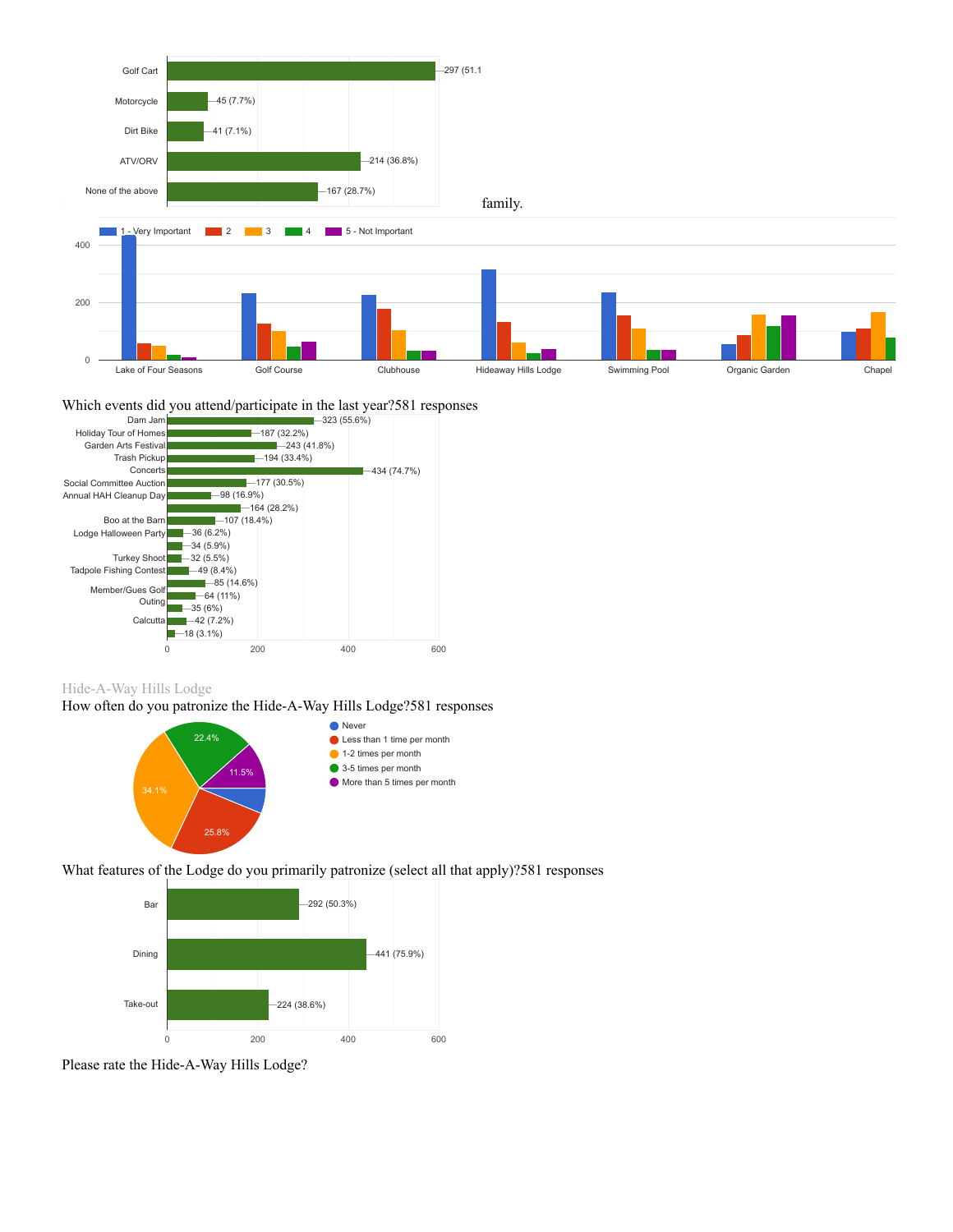

What is the price range for the main course that you would like to see581 responses



What is the maximum price you would prefer to pay for dinner (including drinks) for two adults at the Lodge?581 responses



How important is it that the Lodge is open on the following days during the Summer?





What schedule changes would you find most valuable for the Lodge?\*



Are you in favor of encouraging customers from outside of Hideaway Hills to patronize the Lodge?581 responses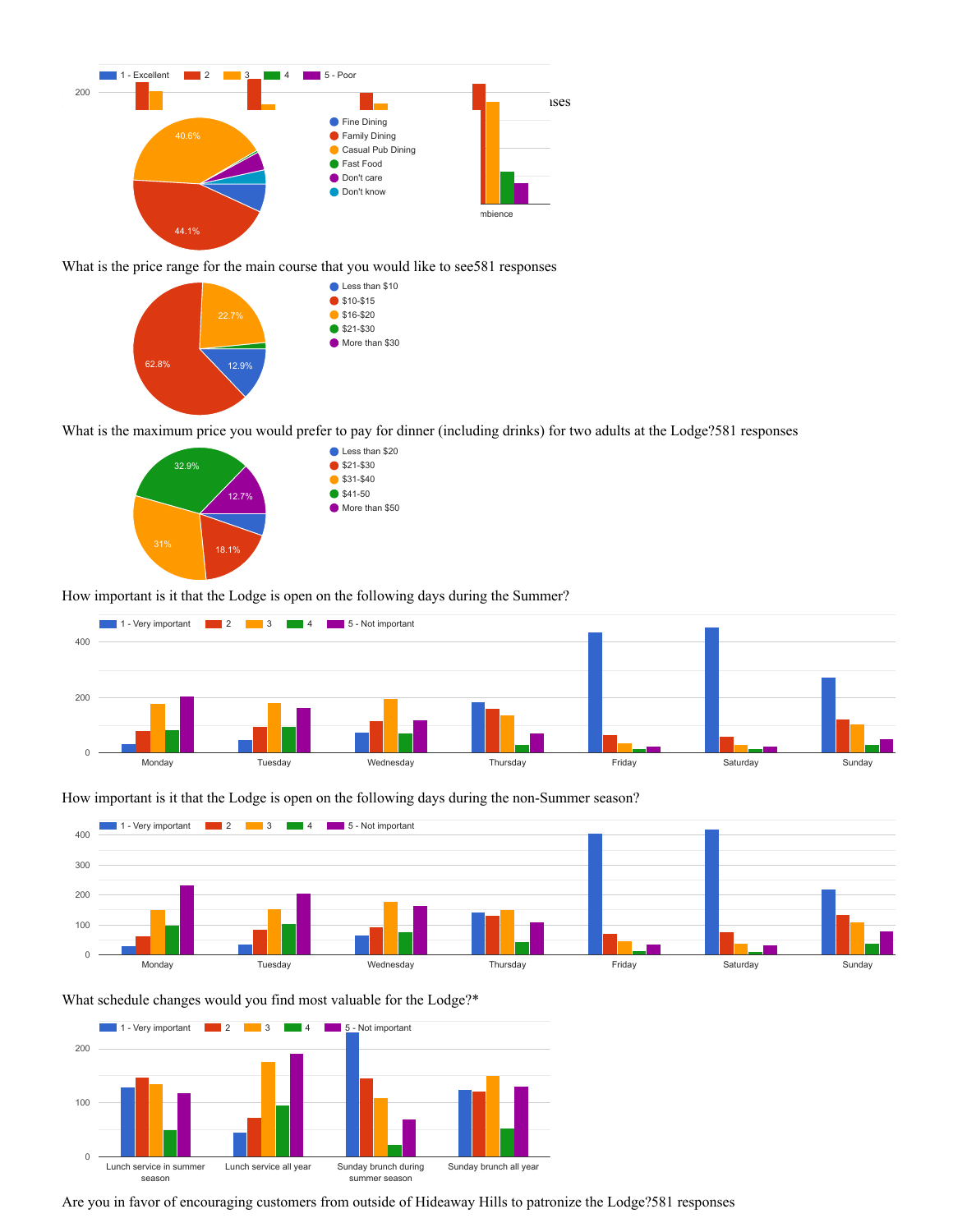

How often do you patronize the Hide-A-Way Hills Clubhouse at the golf course?581 responses



# What features of the Clubhouse do you primarily patronize? (Select all that apply)581 responses



# Please rate the Hide-A-Way Hills Clubhouse restaurant



# Roads





### Do you see the condition of the roadside ditches as a safety problem?581 responses





How do you rate the Security in Hide-A-Way Hills?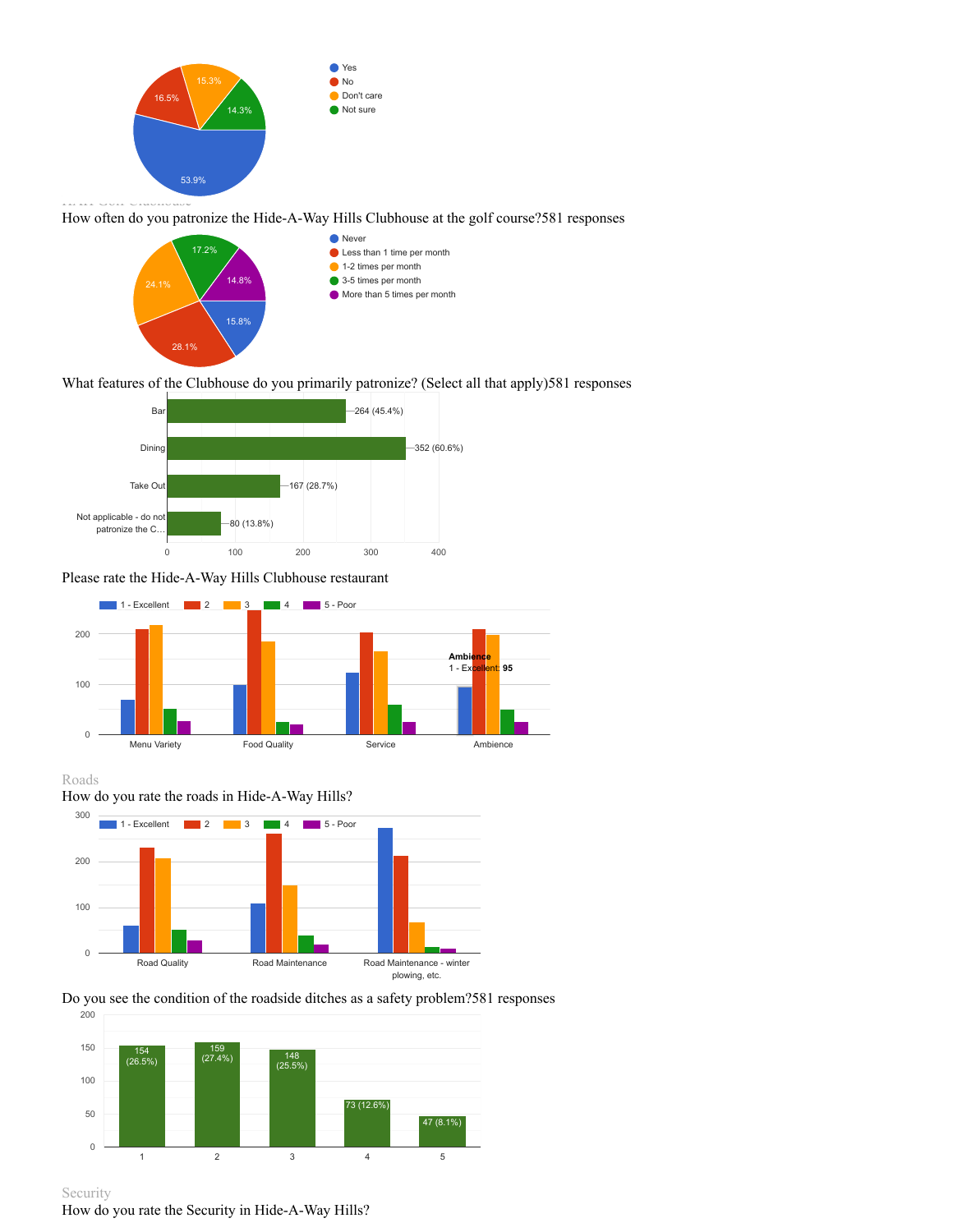

Do you consider it a problem for non-HAH autos (including contractors) to follow members through the gates without going through security?581 responses



Do you consider the proliferation of unauthorized gate entry remotes to be a security problem?581 responses



Do you believe that Hide-A-Way Hills should invest in an upgraded gate security system for the three back gates currently using the gate entry remotes?581 responses



#### Mail & Packages

Are you aware that there are different proper addressing conventions for receiving mail and packages through the Postal Service, Fed Ex and UPS?581 responses



Please describe how you anticipate future usage of package delivery services to HAH.581 responses



How would you best like to receive notification that Security is holding a package for you?s581 responses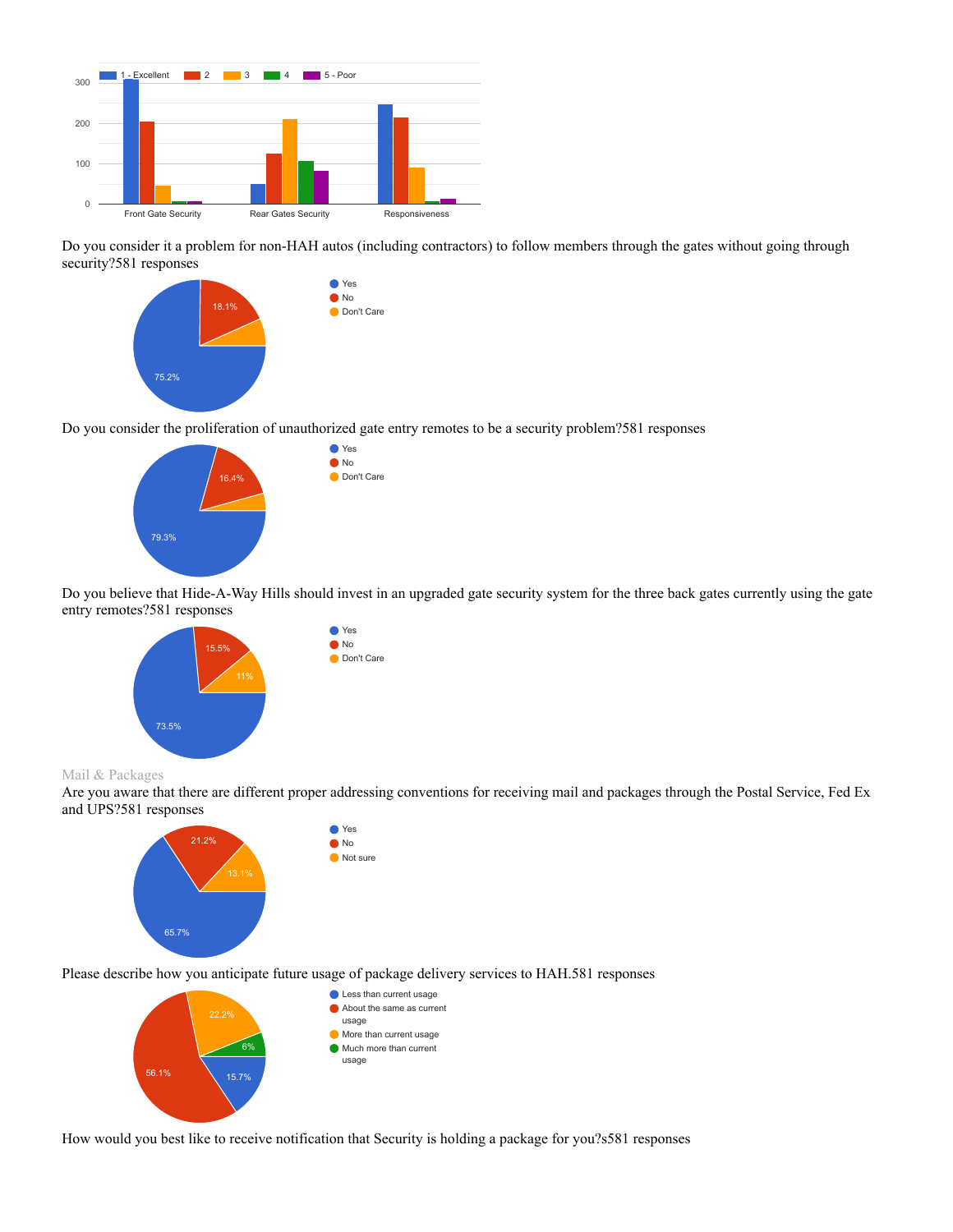

Bigger building

Text based system of notification

Texting would be best for me

Force UPS and FEDEX to deliver to the door of individuals. When ordering online, you normally receive notification of delivery. No need to have security notify that there are packages unless they have been in storage for a while.

Could our admin staff handle packages instead of security? Seems like an administrative task that our security personnel are not great at. It is hard to know which route of delivery to ensure they get to the right person All packages - including post office goes to one address. Allow Fed Ex and UPS to deliver to homes

Hire non guards specific to packages

Better notifications

Please publicize the address differences for different carriers.

More boxes at post offices

I appreciate what security is doing letting us know.

That's a tough one. No better suggestions at this time.

Let amazon/ups/FedEx deliver our packeges directly

Not sure

Security could benefit from a more modern technique. Hand writing each package on a ledger sheet and calling each member with a package is time consuming and with the technology available, it is unnecessary.

Bigger package handling space

Develop system to keep similar names from getting other people's packages

They work their  $@$ sses off - add a tip jar.

Impossible to deliver directly to homes? Volunteers to manage packages daily?

There's no way of know how companies are going to send a package so you can not choose different address.

off peak hours (like 2 in the morning type stuff) they can just get it while you wait

I have not used package delivery service.

Amazon notifies buyers of delivery. So security could save time and not contact home owners on Amazon packages.

I have gotten calls for other folks' packages, which means that they didn't get the call. Don't know how to correct this, but I would be outraged if my package was sent back before I was correctly notified.

Hire extra help part time for packages Nov-Dec

No suggestions, happy with current package delivery service

I think they do a great deal but I prefer when I stop coming in, to have them put packages in my car for me. They aren't that busy that they can't do it.

I think it is fine as is.

Delivery to a locked secure building that is opened when a package is delivered or needs to be received.

Satisfied with current system

Better package handling/storage.

Guards have always a great job for us

They do a good job.

Security is currently devoting way too much time to mail instead of security of the gate. Security can't be as vigilant because they are handling mail. Build on to mail room down front and have a few part time/full time employees handling mail. Could build some larger after hours boxes for larger items so they can be picked up after hours.

When people are buying large new things they should go get the stuff, not expect it to be delivered. If it's not worth going to get they don't need it. Plus people that live here are never that busy!!

Ensure area to keep plk safe. Including large pkg.

Would like to receive a meal service like hello fresh which requires refrigeration

N/A I don't have a house yet so never receive mail.

Have volunteers help security with the packages !

No suggestion I know that many more items are shipping thru the mail. My gosh even groceries

A few guards need some training in how to be polite and kind - there is no excuse for rudeness or grouchiness when dealing with members. Bring it to my house!

Better organization for committees to transfer envelopes at security. File cabinet.

OK as is.

No need for security to waste time calling

Fix the address problem. So many websites do not recognize the address as being a valid address

They do as well as can be expected

When purchasing off amazon they do not tell you how it is going to be shipped (usps, ups, etc) so it is hard to enter the correct shipping address. My usps packages always go to Box # instead of Lot# because I enter the security gate address for packages have parcel companies accept more responsibilities

during the peak times get a member to assist with process or make calls /text of notifications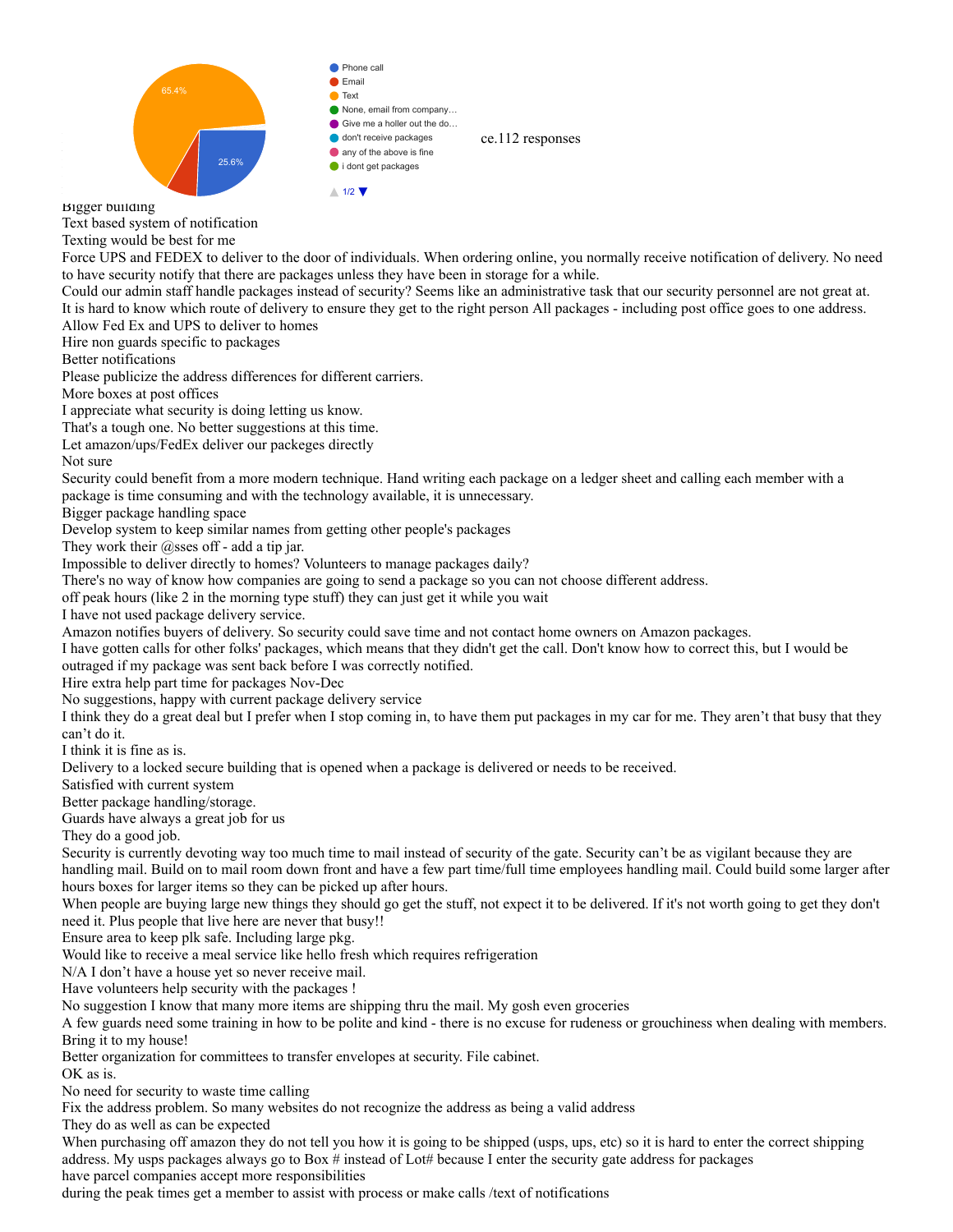Unfortunately, the Lodge is suffering greatly from not have prompt friendly service. Tonight we were there for 2 hrs in the bar and was only served 2 beers. I asked for a third but had to ask 3 times for the second one, gave up and cashed out. Didn't even order food. Service is a serious problem.

Use your lot number as your address

Text or call whatever is easier for the staff. I usually know when we are expecting a delivery, so I can track it myself. However unexpected packages we need a message.

Maybe a new organization system for packages. The shelves could be organized by lot number ( one shelf for lot 400- 600 etc.) I don't know what kind of system they have but it's very messy in the guard shack especially around holidays

Password protected lock boxes in a building near the mailroom.

Perhaps if a package seems to be food or plants/bouquets, if a call is not answered, to also do a second method of contact. Also, perhaps volunteers could help handle package checking in, calling, storing so the guards could focus on their real jobs.

Sometimes they pick the first Hall in the directory to call when a package is received, but we almost never received packages. Need to read the name closer

I don't receive mail/packages in HAH

It would be helpful to have an additional security guard (3) on 2nd shift

Security does a great job with pkgs! Thinking they'll need more storage area as more people do online retail, especially at the holidays. The guys do a fine job with the volume and distribution.

A phone call every day is a bit much. Sometimes we are not there for 2-3 weeks.

Think present system is excellent

Ups delivery door to door on main roads.

They do a great job.

Given all the packages that come in...they do a great job. I have seen some members give them a hard time and it is ridiculous. have the guards be nicer when they call

Using lot numbers on packages and then verify the name. It may be easier to inventory and find on the shelves.

Amenities question would not let me accurately rate the shooting rang as a 3 in importance.

We order from Amazon frequently and I occasionally get a case of wine. We have never had a problem with the front gate service.

I've never had a package delivered there.

Track your own packages thru the seller.

Maybe installing bigger boxes or something

Consistently through whatever method. I am fine with a phone call or a text message, seems that notifications have become hit or miss depending on the day or perhaps with who is working at the front gate security. Has been far better in the past.

I think the current system works, but I realize it is a lot of work and responsibility for the guards. Having guards deliver packages is also costly and full of potential problems. You can't really incorporate it into the US mail system, unless you can create a bank of larger lockers and place keys in the existing mail boxes - maybe via a small slot? Similar to what the PO currently does for smaller packages. Then people can retrieve their own packages as they get their mail.

no suggestions, but feel that package delivery will continue to increase for most residents.

Not applicable  $\theta$ 

This is not something that's affected me yet. I'd like a text message if something were to arrive, but typically the delivery service updates "tracking", too.

Let people monitor their own tracking. Only bother security to make contact if the pkg has been there for 3 days

Not applicable

Experts to devise a one button auto call for package pickups so dialing could be omitted.

Have members drive to the post office in Bremen or Sugar Grove

I think they do a great job

Members should have packages shipped here that they cannot pick up from a store or the package service themselves. How to do that will be tough to police. But you could start charging them according to size and quantity!

Larger space to hold packaging in the new security building and automate communications. Design the new space so its expandable for the peak season and look at long term trends like food and medicine delivery..... Including bulk or oversize

Charge \$1/package service fee. Have someone other than security manage package service.

Need a text notification system...so guards don't have too dial the number and wait for the 4-5 rings and than wait to leave a message....too many packages...faster notification system

Text notification system....like UPS gives updates

Ask for volunteers for 3 or 4 hours a day to assist security when high volume of packages is expected - suggested 2 yrs ago more cold storage

If I call and tell them when I will be able to get there I don't need to be called every day and reminded (I'm not full time resident) The guard house shed for packages is still rejecting HAH's own ACC rules at our front entrance which everyone sees, even those not entering HAH's gate. There are no excuses for it to not be painted, even if it's being rented, HAH has had the shed this way for almost 2 years!! How can we hope for members to properly follow the rules when the community itself doesn't follow them at our own front entrance? Members would be fined and enforced to adapt their building addition to match the original structure, therefore HAH common grounds and Management need to abide just the same. As reported in Open Forum in the November 2017 Echo: "Todd Kaho – Lot #0975 – Shed behind Security has a lot of issues – First, the windows are gone on the backside of the guard shack, they can no longer see the dam, parking lot and most importantly the basketball court and playground. Secondly, it is ugly. Thirdly, it is front and center and it is ugly if it were brought before ACC it would not have been approved. Our community does not have the ability to invest funds in a new guard shack - with or without bathrooms - when we have basic essential road maintenance lacking! Adding bathrooms is completely unnecessary when they already exist in the same parking lot. Adding an addition for the packages is completely understandable but not when it doesn't meet ACC rules!

Guards do a great job with this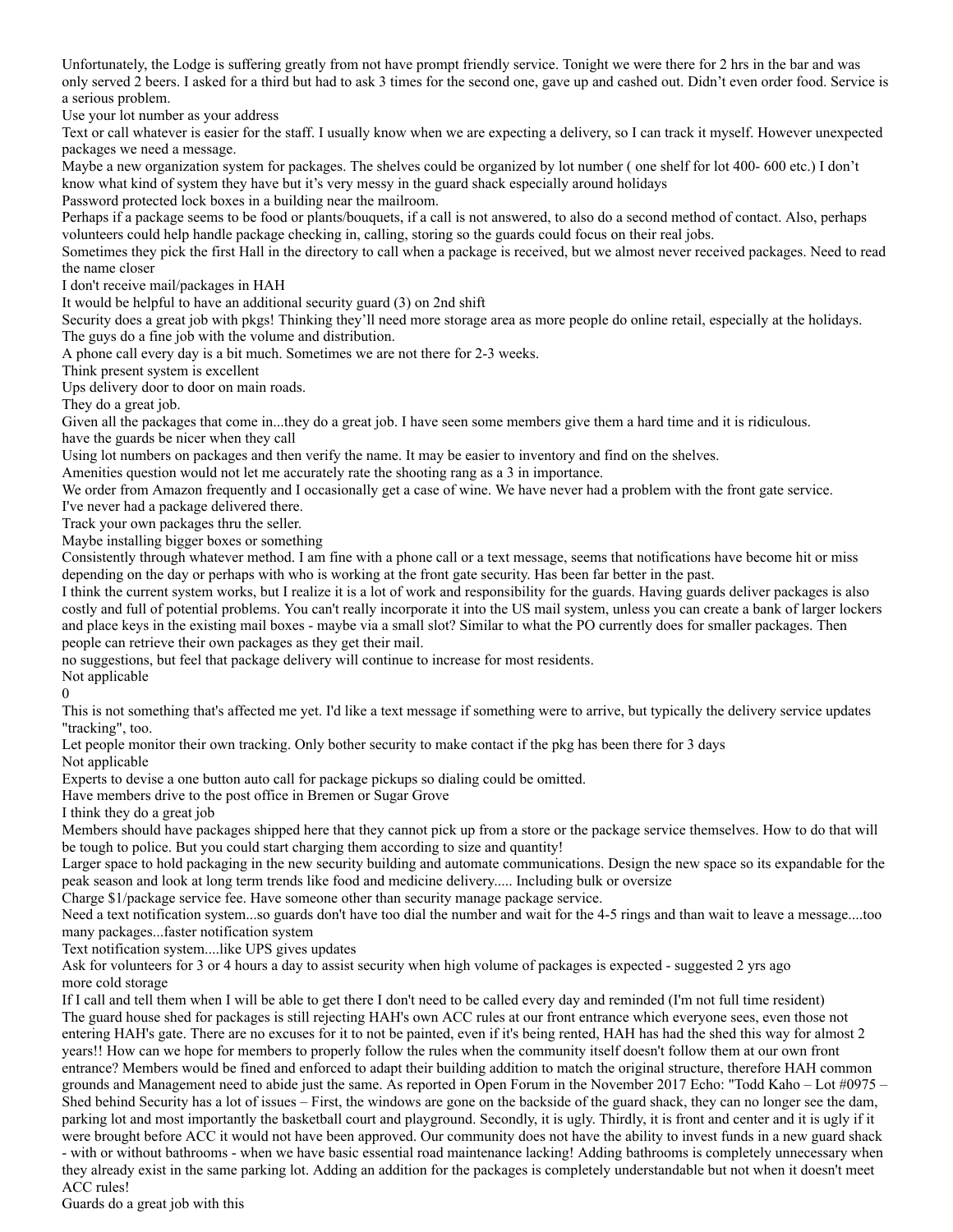When member receives UPS/FedEx delivery confirmation directly from carrier and stops by guard house in advance of security calling to say it arrived, security should allow member to pickup the package. Even if the package has not been logged by security yet, the member should be permitted to wait while security logs it in. Reasoning is this saves security an additional phone call of package needing picked up and prevents an over abundance of packages when there are too many arriving inside guard house. We do not have packages mailed to HAH.

#### **Other**

#### Complaints & Concerns

The Board of Trustees and the Management Committee have received complaints of the behavior of certain HAH members in the past. Please rate the problem for each of the following complaints.



There are complaints that the deer population is getting out of control. Do you think that this is a serious concern?581 responses

● Yes **O**No  $\bullet$  Maybe



There are complaints that the Canadian geese population is getting out of control. Do you think that this is a serious concern?581 responses



This season there have been reports of large numbers of water snakes in Lake of Four Seasons. They are not poisonous, but they are appearing in increasing numbers and in increasing sizes. Do you see this as a serious concern?581 responses



There are concerns about the proliferation of invasive plant species in Hideaway Hills. These can endanger the survival of native plants. Do you think that this is a serious concern?581 responses



Assessments

Please rate how you value the current Hide-A-Way Hills lot assessments.581 responses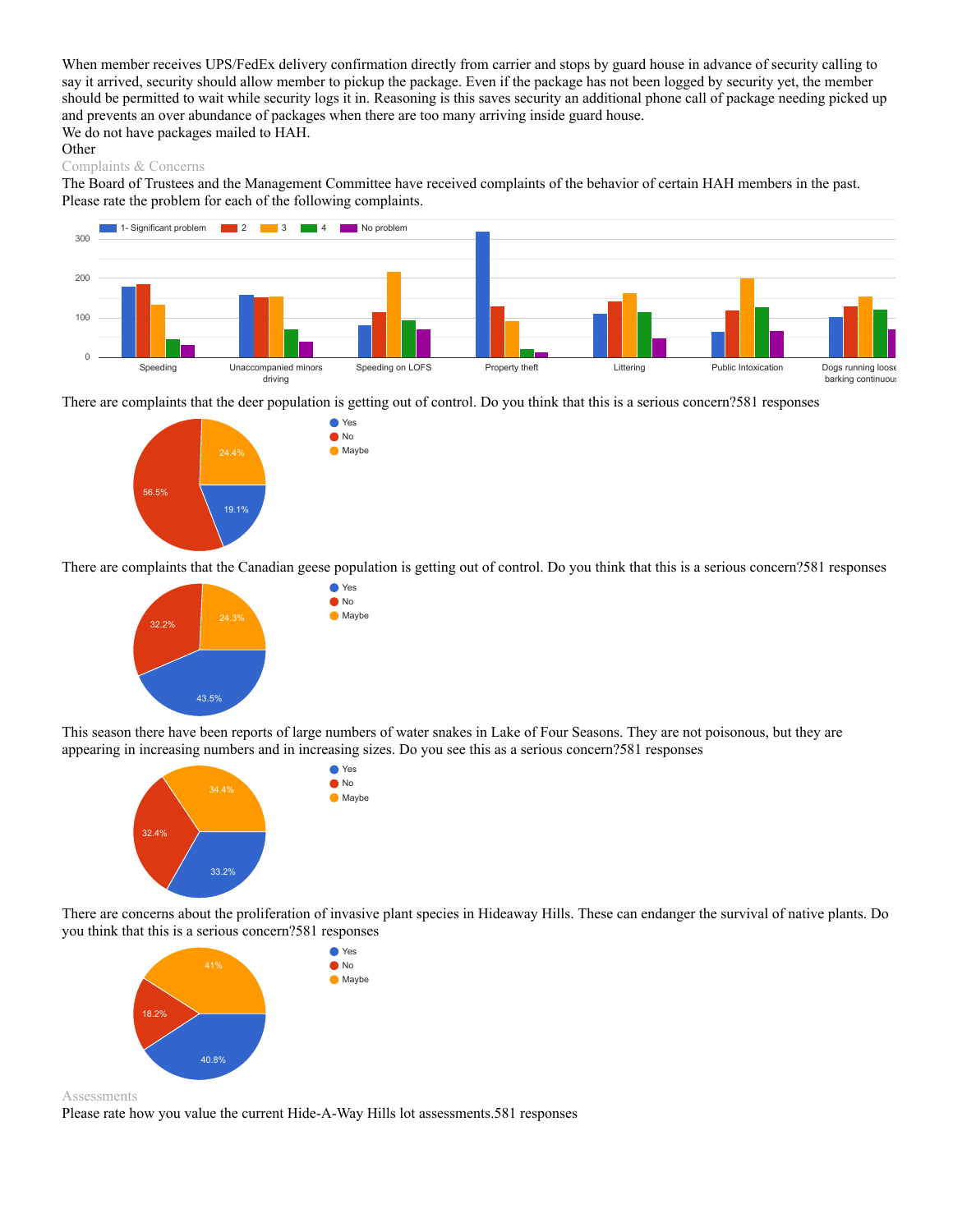

Do you feel that the current lot assessments are sufficient to meet the critical needs of Hide-A-Way Hills infrastructure?581 responses



#### Assessment planning

If you do not believe assessments are sufficient to meet the critical needs of Hide-A-Way Hills infrastructure, please try to characterize how management should try to address the shortfall. (Please select all that you think appropriate).379 responses



Suggestions for addressing the funding shortfall78 responses

Increase assessment and decrease capital investments. Definitely charge user fees for amenities and scale assessment based on geographics/location. Lake property typically has a higher value, scale based on values.

Use assessments wisely. Increasing assessments on 2nd or 3rd lots in line with their lot value. People who are paying off the dam assessment over 5 years shouldn't be burdened with another large assessment until the huge one is paid off.

Home owners Association grants are available for communities and help with expenses. Write some grants!

Need a detailed list of areas to be addressed with budget numbers

#### Fee increase

Raise HOA fees - but make sure improvements are clear to see - especially roads

Change road assessment to a per vehicle assessment. More vehicles parked on your lot the more you pay. A full timer with 4 vehicles does more damage than a weekender with one

collect all monies due - late fess if continue to go unpaid - garnishment

Sell a limited number of associate memberships for amenities if members continue to vote down additional HOA due increases.

Monthly fee for Lodge (\$25?) to be used while dining at Lodge.

NOT USER FEES. That would be disastrous to the community.

Post what specific Infrastructure needs are, the costs and the budget shortfall. People want to see what additional charges are being spent on. All I have seen are "waiting on estimates"

We like the way each amenity seems to have a dedicated group of users and committee. Each of those groups, along with the committee should meet and determine their needs - going forward with whatever plans they want to make for supporting and improving their amenity. Much like what John Jones has done at the Clubhouse with the Century Fund and what the FFF is doing with the deck. Allow members to support and sustain their favorite amenities, taking responsibility for some fundraising events.

Big Fines \$2500+ when a member or their guest commits a felony in the Hills. Insider theft needs to be addressed!

Increase annual road assessment to cover those needs. It's easy to explain and makes sense. Don't mix road needs into general assessment. Be careful with needs assessment. For instance, don't believe \$75,000 is needed to build an adequate addition to the guardhouse, even with upgrading current and adding a bathroom for the guards.

Something must be done about lodge short falls.

i in for the twenty dollars increase per month each year for three years

Raise monthly assessment fee \$10 per year for 3 consecutive years then evaluate situation. The cost of living increase is not enough to meet the infrastructure demands of HAH.

Keep all amenities free and raise assessments to meet the needs. Increase enough to build up a reserve fund.

More aggressive collection on delinquent dues. Raise assessments as needed, but provide a clear break down of the revenues needed and how/ where those revenues are being/ will be spent.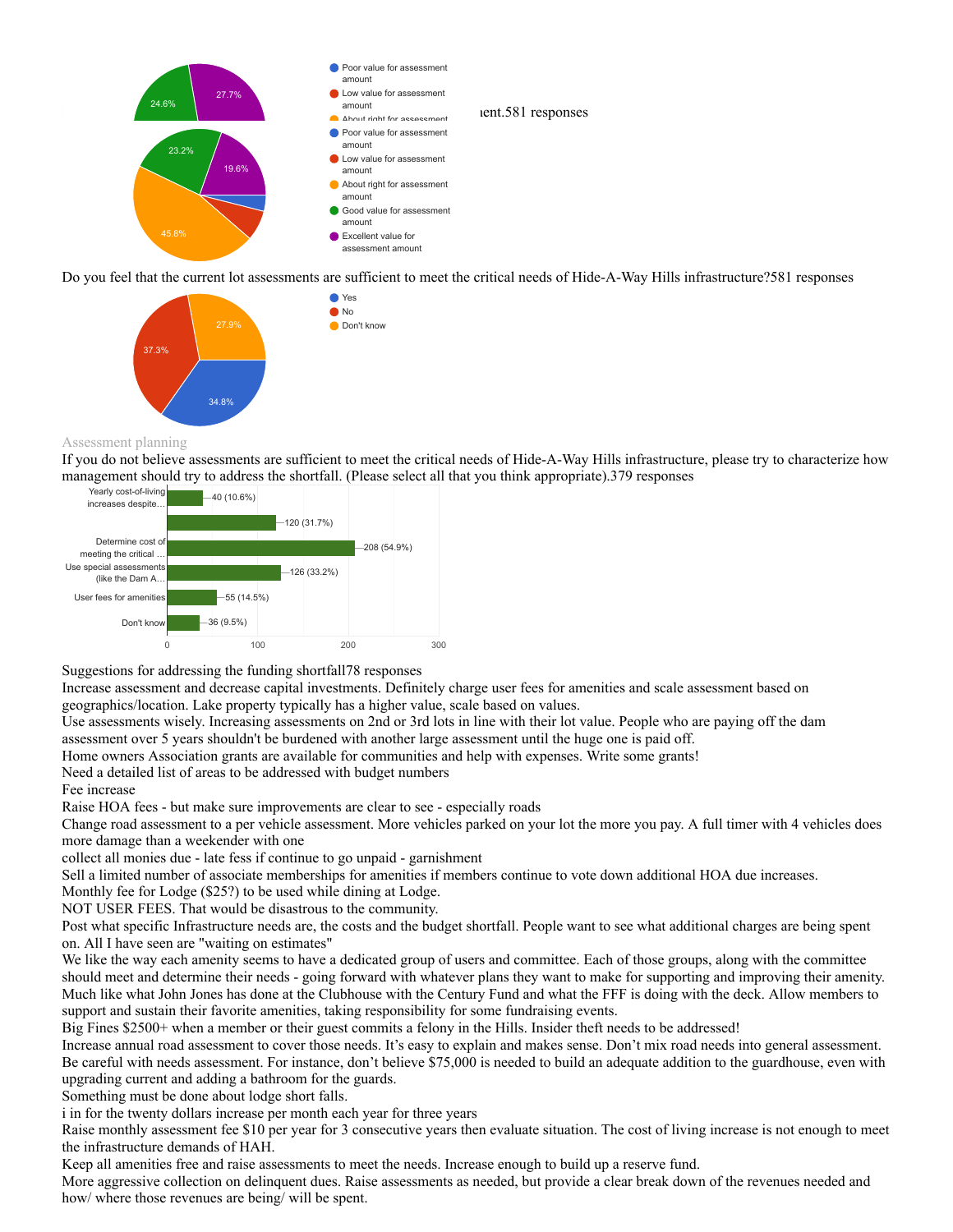I don't mind small increases that target problems that have been only defined in general terms. When one wants to increase assessments by \$240/yr X 3 yrs, I would want great detail about what something actually costs before supporting an increase. I have asked HAH for help twice this past year and did not received it. HAH wants my money, but has proven to not be interested in helping me with my HAH related problems.

Assess a reasonable yearly fee to use certain amenities such golf, swimming pool, docks, barns.

Compile list with estimates of cost, and educate the community. The more we know, the more we can possibly help. This survey is a great start!!! Thanks for all you do.

Let the members know of any shortfalls annually, how much the shortfall is and what it would take to reduce the shortfall in a certain amount of time and have the assesment approved by membership.

Tighten up on those who are behind on assessments. Perhaps the system in place is working but the appearance is that the net is always way in the negative when I look at the financial statements.

Identify and quantify problem areas and suggest assessment increase amount.

Is there a fee for docks? Should be

Some money should come from new member fees and not just given to amenity committees

Reduce delinquency of members

Make it based off of property value of home. A \$750k home on lake should pay more than \$130k home. Or full timers pay more.

Create an assessment hierarchy. I.E. folks with docks on the lake(s) have a higher assessment.

It's hard to make decisions with out having any first hand knowledge of how much is coming in and where it is all going. Looking at the eco I see that the lodge losses money most of the time. I do like having the lodge but maybe there is another way to manage it that would be able to match a fluctuating crowd? Less items on the menu? Reservation system? Open only on weekends when it would make the most money? I'm not sure what emergency expenses there are more info on that would be helpful.

I AGREE IN filing the needs for infrastructure but not to the excess [ no waste]

Definitely against user fees. That is what our amenity money is for.

I agree we have to stay on top of issues, have reserves and make improvements when necessary. I am concerned about members who are not willing to step up and the deterioration I see in roads. We have a road that may soon be unpassable!

I don't think HAH access s for needs or costs correctly. For example, general/administrative costs and annual recurring costs along with the cost of maintaining a safety net of cash should be the the regular monthly fee. Road costs conversely need to be backed into "what's needed" to ascertain the annual dues required. Note, one time infer structure is a different type of cost which are accessed via special assessments. So, balance of these costs assessments is important. No one wants permanent special assessments. Conversely most would accept a special assessment if they knew it would go away more or less permanently once paid. Vision is very important here! Consider, if lake dams (all Lakes), road paving, etc. etc. etc. we're assessed one time? And with certainty these improvements clearly marked long term remedies. ie: 25, 30, 50 years or longer. Other upkeep must be paid in monthly dues. The capital fund should always be growing until it meets a planned threshold. At the point, dues can be actually decreased. Monthly dues, as a goal are net zero versus recurring expenses. As long as we are putting some money In reserve on a monthly basis for other needs or expenditures

Better management of all of our resources!

If you want to fix roads and ditches you should raise the Roads Assessment, not raise the entire assessment and confuse folks as to what funds pay for what. Bundling roads monies in with other wants/needs is a mistake.

paying attention to increase the assessment as needed to avoid a short fall

Increase the assessments as necessary to cover expected shortfalls.

Educate members how small our maintainence and security staff are

A combination of cost of living increases and regularly scheduled (every 5 years?) adjustments based on the needs.

In a recent board meeting, one of the members stated "there is always something that comes up" when asked about increasing rates. This cavalier attitude towards spending does not demonstrate thoughtfulness when considering Hah needs. Instead it conveys an attitude of give us your money . . .trust us we'll figure it out. For large issues, Special assessments make sense not ongoing rate hikes because "something always comes up". And one suggestion— stop trying to sell the increased assessment by comparing it to rates for condo communities in Columbus, etc. it's like comparing apples to oranges

?

In the choices above, I don't see any options above related to cost cutting based on reduction or elimination funding of some benefits. For example, if we fund infrastructure that is used by 5% or less (just for example) of the population, determine the cost of maintaining that benefit and decide whether or not to continue it. Pick the annual cost of living increase above and find ways to cut to balance the budget. I also don't see any suggestions for making sure everyone pays their dues in a timely manner, etc. Maybe there should be a significant deposit made to be used when someone becomes late (to be refunded when a member sells there house).

Asking for longer-term fixed increases at historically (for HAH) higher levels (\$20 is higher...) is problematic in at least a couple of ways..especially without specific presentations relative to how much will be raised and specifically how it will be spent. A decreasing incremental increase plan would be easier to present and likely accept for a varied membership such as HAH...such as \$20, \$15, \$10 under a concept of better targeted use as the years progress and improvements are made. Maybe even \$25, 20, and 15 if that better meets and anticipated total need. It's all in the presentation and explanation. I fear the 20-20-20 approach will seem more like a blunt instrument to many members, at least based on our own historical sort of perspective.

It would be good to have someone spend time contacting those who owe back assessments and get them to pay something on it monthly, perhaps even taking money from paychecks if still working. There is too much money owed the Club. Also, perhaps renting or leasing some of the big ticket items (golf course mower) could save us some money. Don't know

Our current monthly assessments need to be significantly increased (doubled?) to continue to provide our great amenities. We have reached a critical point (just compare to any condo assoc that handles much less) and our staff salaries and road maintenance must be supported. Possible tier assessment difference for residents residing fulltime in HAH and using amenities daily, verses HAH residents who visit occasionally and maybe use amenities.

As a prior HOA board member from prior community, we wrote grants to help with expenses. Look into it there is A LOT of money to be had if you have the write grant writer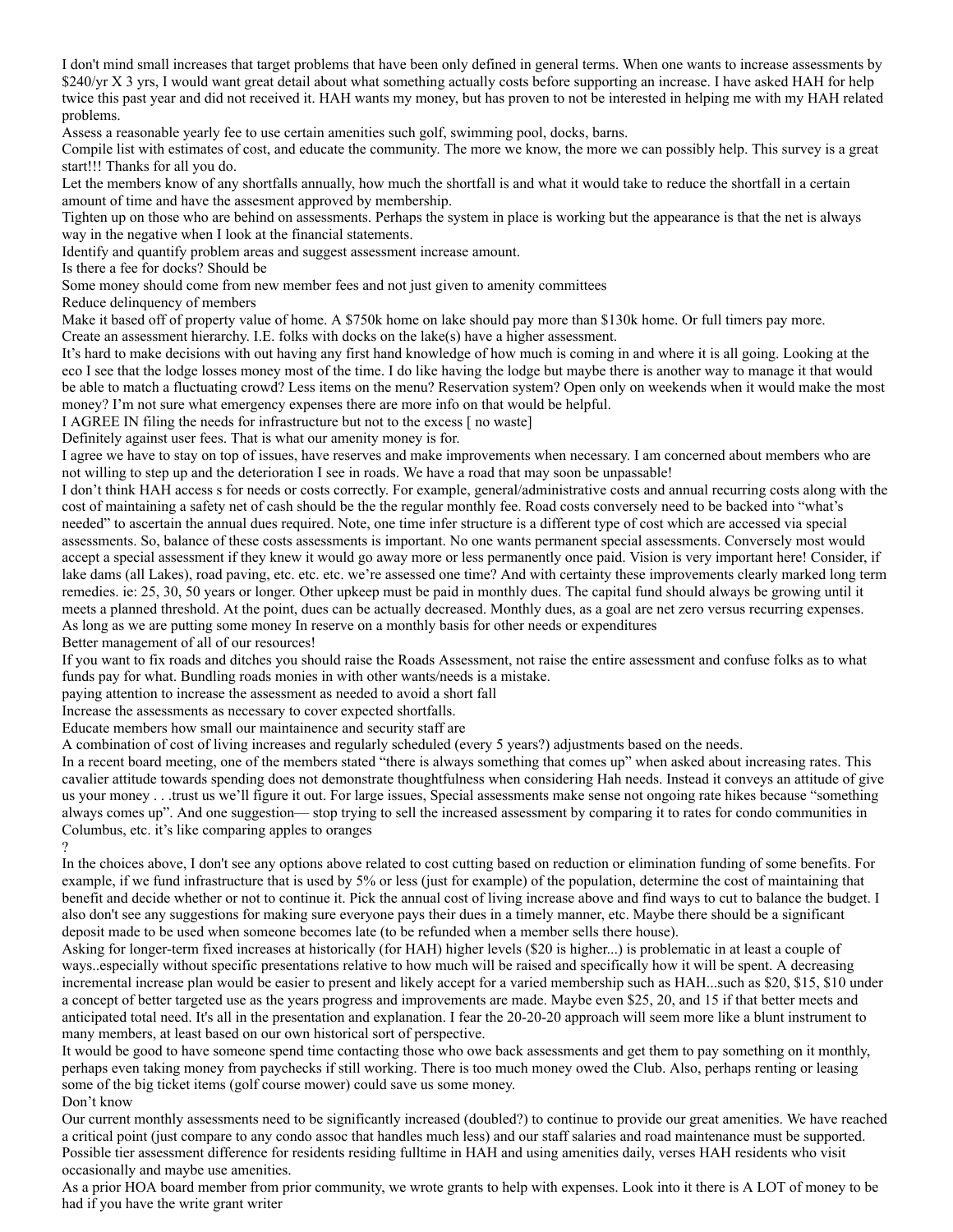The lodge is a significant drain on finances, I would strongly suggest marketing during the tourist months to draw people in off the main roads and appeal to the locals in surrounding Bremen, Sugar Grove, Lancaster, Logan et al. I would also encourage outside golfers to come and enjoy the course and clubhouse with applicable fees

Combine all assessments; roads and monthly into one monthly payment.

Usage of the lodge seems very low during most weekdays, even in season, yet it appears to be expensive to keep the lodge open so much with low attendance. Would it make sense to use the clubhouse more during the week, and reserve the lodge for weekends, holidays, and special events? It is important to have a facility like this for HAH-wide meetings and special events.

Monthly dues should be \$300 per month.

Fee for lodge similar to a country club

Not knowledgeable on these issues need another choice if I do t know for the next question

The proposed \$60 increase in fees will be difficult for many retired residents. I would prefer a \$20 increase now to address the most urgent needs with a report to the membership on progress (how was the money spent; to what end). Another \$20 increment could then be proposed next year. Maintain the cost of living adjustment.

Create a vehicle for fundraising, e.g., a foundation

Cut or address the amenities that are rarely used or hemorrhaging funds such as lodge. Also put on fundraising activities such as 5k and other events to bring awareness to HAH.

While no single answer is by default the all around solution perhaps, some that don't use some or any of the amenities, charging a fee for residents that do may be a manner to do so and places the increasing burden more on the people who use them. Charging a dock fee as an example for people who have boats may be one way to increase revenues. Perhaps instead of a blanket increase in the monthly assessment an increase in the annual road maintenance fee to more throughly cover road repair, improvements and maintenance would be more appropriate. Seems like the current direction has become finding ways to fine residents for speeding, or in several other manners that I have seen increasing in the minutes in the past year. Yes people need to held accountable for violation of rules, not sure spending whatever the cost of a radar gun and associated training required of the security staff as well as the ongoing calibration requirements and expense was the most well considered expense. When the membership learns of these types of expenditures, it opens up questions as to just how effectively and efficiently the current revenues are being spent. I also have grave questions as to why we keep hearing about repairs to the LOFS spillway. I question why who performed that work is not on the hook for those repairs under some type of a warranty of their work. In addition to me and I am home during the day most of the time as I work nights, the expense of purchasing the brush for sweeping the roads seems a bit concerning. This is especially true when it was delivered the end of March and I have yet to see it actually being used on any of the roads I routinely drive on. The snow removal this past winter was, in a word, abysmal. Both my wife and I own 4x4 or AWD vehicles and on more than one occasion the roads were impassable by either of us. My son literally had to buy tire chains in an effort to get his car in and out on several days. Prior to that, I had to go down and tow him back to our house. There he had to sit until the roads were passable. I had occasions where my son was stranded on one side of the development and my wife was stuck trying to get in/out the other side. This was our third winter season here and it was by far the worst in that time. I understand that paying overtime is a huge burden and while it is difficult to forecast a number, if a budget is properly done it can be covered with a contingent line in the departmental budget that even if it does not cover it 100% it would minimize the need to come back asking for emergency funds to cover all of the additional cost. I also do not know who is in charge of the paving that happens, but they clearly are not an expert at doing so. Putting down 6x the amount of gravel versus tar ratio is never going to achieve a positive outcome. At the intersection of Enchanted Forest and Yana for example, I literally have to put my truck into 4x4 because of the amount of gravel still on the road from last years paving. When the gravel is laid on top of the tar, pretty standard to also have it rolled to better inbed it into the tar and lessening people sliding around on the curves and hills creating a huge safety concern.

make certain the association has at least a 250 per lot reserve for emergency matters through a single assessment and increase monthly assessments to 215 per month with COLA thereafter. Once the reserve fund is at 800K stay the COLA increase until necessary in the future.

Why not have a clubhouse and Lodge food amount that's charged whether you use it or not.

Make sure you control spending, and using this survey to assign value for spending purposes is a good place to start. People do not mind paying, but they do mind paying when they feel money is being wasted on things they don't need. Raise the dues to sufficient level.

7

The city of columbus ohio has turned into one of the top white collar job markets in the world due to communication infrastructure. Hocking county is the top county in ohio for tourism. Its even higher than ottawa county which covers port clinton and put in bay.12 months vs 3 for tourism. With HAH sitting in the middle of these two factors it is a gem and has the potential to be much better. An increase in assesments is a must. HAH has much more potential but is currently being held in a hole due to assesments that are to low. our roads need work. Our employees need raises.It is bullshit that our security guards get paid nothing. They should make at least 18 to 20 dollars an hour. I am a fulltime firefighter/paramedic with the city of columbus. I volunteer for marion township fire dept which covers HAH. We respond to every fire/medic run in HAH. I have been on alot of emergencies and seen alot of bad shit in my ten years of responding into HAH. I have done CPR on a baby and on people i knew. i have also ran on intoxicated idiots who tried to fight. Every time i was in on of these fucked up situations security was there with me. I had one run where one member had a shunt in his lower leg to increase blood flow due to blood clots. The shunt ruptured which happens especially with dialysis pts. This resident was bleeding out. Security was around the corner making rounds. The guard had first responder training. He took off his belt and used it as a tournicate above the shunt and stopped the bleeding. The guard was covered in blood. However a life was saved. This was a true save. Not a bullshit save like you see on the news. Multiple times i have ran on injured intoxicated residents. Multiple time the drunk pt and there drunk friend have been very rude an beligerent to security. Security will ask the drunk pts drunk friends to give us space to work and they get verbally abused which is bullshit. 12 dollars an hour is also bullshit. I forgot to mention our security guards are also UPS workers now. I know alot of ups workers and none make under 100000 dollars a year. I hate to be an ass but an increase in assesments would run out some of the white trash that has lived here for years. There are a lot of people in HAH who have inherited there homes and not worked for it. It shows because there homes look like shit. we need to start paving our roads in june when the roads are hot. we have done it in august september and october the last few years. the tar and roads are not getting hot and soft enough for the limestone to get pushed into the tar. when the roads get plowed it all gets scrapped off.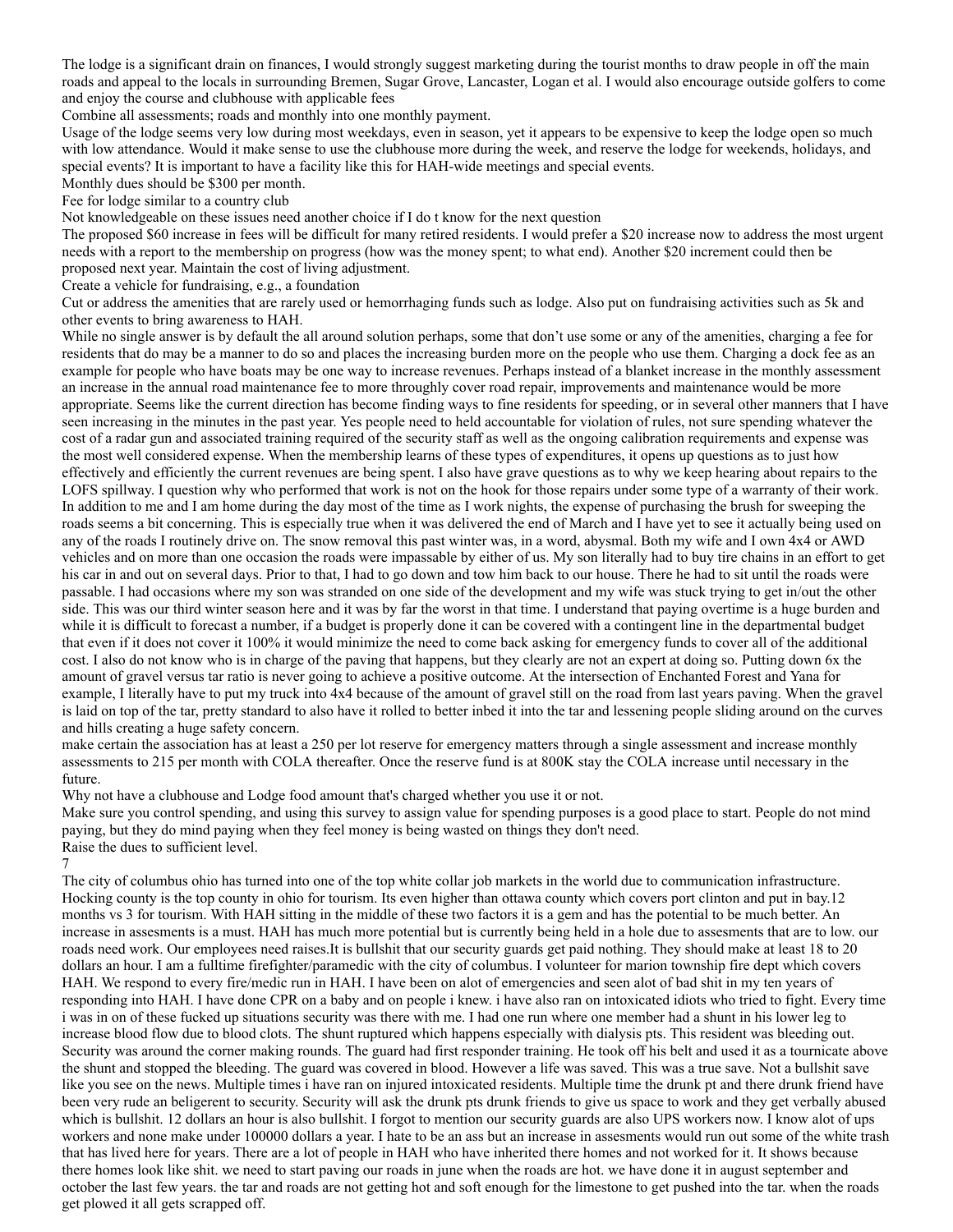Please don't use an "urban" consumer price index for a RURAL location? Not really seeing how an "urban" CPI justifies increases that, after 3 years, lead to 30% INCREASE in permanent monthly rates; also, not appreciating people stating such things as "compared to condo fees in Columbus..." HAH is NOT Columbus! Also not really understanding how there's always this shortfall that we're forced to contend with. From my point of view, HAH is getting over 3.3K per year from my family, and we're "weekenders". How is this not enough, when there are some 800 families in HAH? That would in theory lead to some 2.6 million/year. Not really seeing how this isn't enough, and it seems that board members have often been people with financial backgrounds. The dam assessment was even its own thing. I think people like me don't appreciate the "shortfall" because we don't understand why it exists in the first place, when a couple million bucks per year are coming in to the organization.

#### User fees

Smaller increases for current homeowners until reach goal. Set higher for incoming new homeowners at rate expected to be new goal. Run this place like a real business. We need an outside audit from a third party.

Consider members budgets as well and spend very wisely/be good stewards of \$ received (no waste)

member monthly eating allowance per householdto help cover lodge and clubhouse costs, similar to country club fees

Correct the lodge deficit or close it.

I would need more information to answer this question effectively

Increasing the regular assessment would be the easiest method for members, accounting and management but then the fund usage would not be strictly controlled. New Member Fees only gave \$36k to the Road Fund in 2019 but gave \$32k to the Pool for landscaping?!?! \$23k to Lodge, \$61k to Clubhouse, \$18k to Health Wellness, \$10k to Social = total of \$119,000 -- yet our roads are in dire shape?!? Why are we not changing our rules to balance this out and prevent Amenity Fund requests from trumping our essential needs such as Roads? Landscaping the pool, adding decks and furniture, kitchen remodels are all nice things that every homeowner wants but absolutely does NOT do when there are no funds to support the general operation of their property! Our rules need to be adapted to meet the influx of New Members, HAH is gaining more New Membership fees than ever before which is increasing this fund to new heights but yet HAH is not adapting the 10% going into the Road Fund to sustain all of the additional drivers and instead is allowing 50% to make our Amenities stronger than our infrastructure... NEXT QUESTION Best way to deal with unplanned critical/emergency expenses - There is no option to choose "strip out amenities for 2 years"?? The Amenity Fund preset at 50% has to be adjusted for modern times now that infrastructure and operation costs are increasing more than ever before! Why do we allow unnecessary improvements such as landscape, hardscape and purchasing furniture to take priority over our emergency fund?!

Raise monthly assessment. Higher fees for multiple property ownership. If thats a burden, sell the extra lots. Why are those given advantage?

What is the best way to deal with unplanned critical expenses or emergency expenses?379 responses



HAH has nowhere near the State of Ohio guidelines for cash reserves. Should HAH management consider additional annual assessments like "Reserve Assessments" or "Growth Assessments" to generate funds that can only be used for those purposes?379 responses



Management & Volunteerism

Volunteerism is the lifeblood of our community. Has anyone in your household volunteered on a Hide-A-Way Hills Committee?597 responses



Are you willing to volunteer in the future? Note: this is for statistical purposes only - nobody will contact you based on this survey.597 responses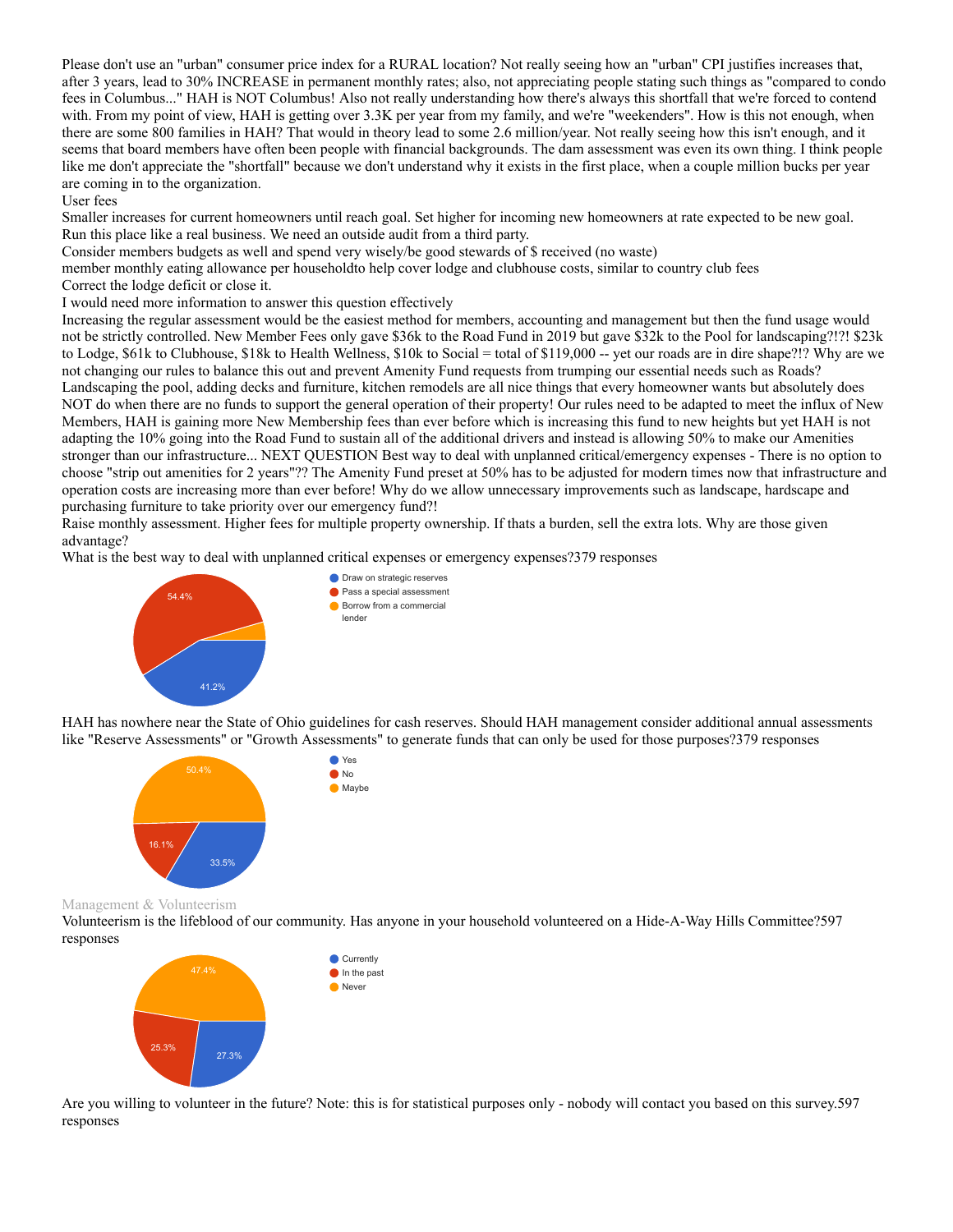

Please rate the communication from the Board of Trustees to the

The Management Committee is responsible for operations in Hide-A-Way Hills. Please rate the communication from the Management Committee to the membership..597 responses



Please rate the responsiveness of the the Management Committee and the Board of Trustees to the membership concerns.597 responses



How do you rate Hide-A-Way Hills office staff and manager?597 responses



Comments

What do you think is the greatest need in Hide-A-Way Hills? (not required)410 responses

Security

Security

Roads

Better roads

I thinknwe should drive more people to the lodge. When i first arrived at the community 7 years ago, the lodge was packed every weekend. In recent years, there are many times when my family is the only group in the dining room. What can be done to spur more people to hit the Lodge? Especially on Thursday and Friday nights?

Gate security

security

Fitness Center

Road/ditch maintenance

Better alignment across those who

security and bring back the lodge dining experience 2015 time frame

Elimination of the ditches and theft

A fitness or workout center. I feel lodge & clubhouse should be treated as amenities. I believe poor decisions have been made due to attempts to make profitable or break even

Security has keeping assessment worthy of pails wanting to buy here

Dog park

Hideaway Hills assessments should be in line with the quality and number of amenities that are provided. Since the volunteerism that is the heart of HAH means that we receive a great deal that we do not pay for, we should not be adverse to paying what is needed to meet the actual expenses of the community.

The lodge to not lose so much money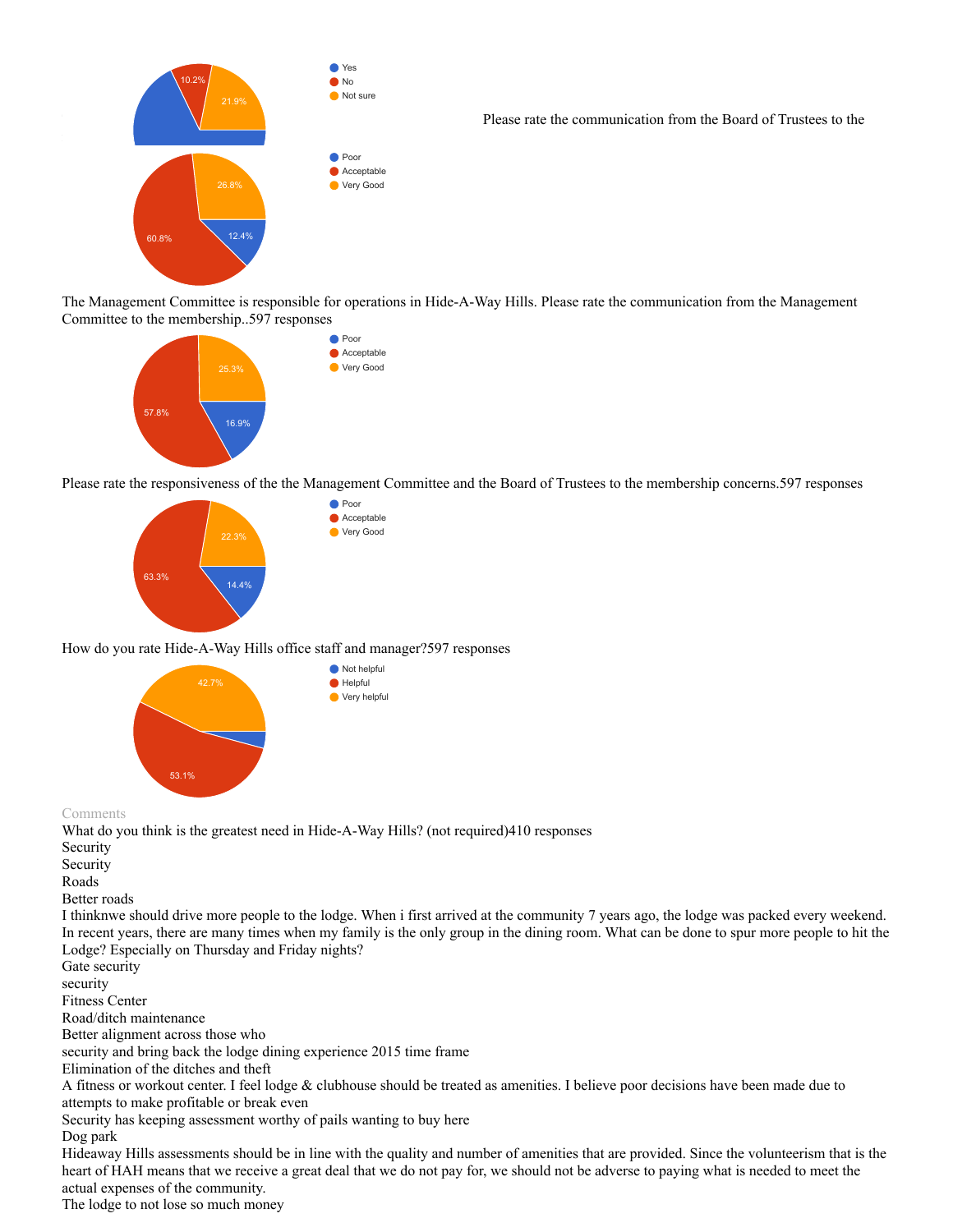Security with all the theft and robbery, and out dated RF technology will not fix or help waste of money Keeping it the best kept secret!

I have to say security. We need cams monitor the boat docks, back gates and other sensitive areas. I had problems with my pontoon. My boat trailer was stolen or trashed (never got an explanation). I believe the security staff does well with what they have to work with. Getting theft under control. Part timers are going to sell if they don't think their cabins will be safe while gone.

More security (ie. more cameras (both in/out going), better back gate security). Also seems like there are more people driving around with no sticker or tag. Sand Volleyball / Corn Hole (Concrete).

At this point in time I view the lack of "supervision" of the Neighbors fb page, which has become incredibly immature, to be a detriment to harmony in the hills and surely moral of The Lodge staff. Like so much of fb this page seems to attract bored " busy bodies" and fosters a bully mentality. I am not sure who is responsible for monitoring the comments but it appears to have run - amuck. I would think if people needed to present some of these comments in person in an adult and responsible way they would surely recognize the pettiness of it and think twice. In my opinion the solution to this "venting page" being held to a higher standard of communication would be to have more monitoring and "reminders" from an Admin. Personal opinions and the right to voice them is certainly everyones right. However; It appears more than half the time to be a " dumping ground". I reiterate, in order to post, being held to a higher standard of communication would contribute to solutions as opposed to just finger pointing and picking.

Address long term infrastructure needs

Planning. Develop a realistic, short term/long term capital budget with realistic projections of what the needs/wants are and prioritize them. If there is not Board/Management expertise to develop such a plan, hire it out. Sub-contract out food service. Lease out facility to operator, fund a specific annual amount that is the "loss." Upgrade technology to alleviate administrative costs and burdens. Electronic invoicing/debit/credit payments, RFD/Electronic gates for members and guests, database/web based technology for members to log in guests.

Roads/culverts repairs

Road maintenance and mail and parcel delivery (ex.not having 3 addresses - lot address, box address, and parcel address :-(

Privacy...no public

Close the lodge !!

To get rid of anyone who has served on the board or management in the past and open the seats up to new people with fresh ideas. The old boys club needs to GO.

Better security control at gates

Maybe not greatest need but would be helpful for members and club to have accounts liked to credit cards for families and friends to be able to spend without cash and cards. This would improve convenience and there would be more spending. Need to automate assessments and other fees to enable credit cards and doing so on line. Again against a credit card or account. Too much paper and checks to manage. Need to update and automate.

Someone to manage the lodge correctly or turn it into a teenage recreational center

Road improvements and back gates security

Keeping the crime rate down and keeping the assessment at a decent price bcz it will be harder to sell property in HAH if the monthly fee gets too high

Beach area should be improved

Safety

Updating infrastructure

Getting an outside company to run the lodge . Using areas across from the entrance for storage - not the old baseball field or area 54. A real fitness facility. More control over members that don't keep their property to HAH standards.

I think we need an 'official' facebook group. Given the level of fearmongering and rumor spreading on the current facebook group, a place to share information regarding club activities that is monitored for more than what makes Joe Williams look bad? Might be a good plan. We are a resort community that sometimes thinks like a trailer park. Determine what we want to be and then charge appropriately. Clean up the trashy properties.

Lodge improvements

To improve technology, to pay assessments, call in guests, receive package alerts, etc. online, and or through an app.

Enforcement of rules/regulations; better lodge management

Sequrity, break ins, lodge food quality,

ATV regulation on roads/speeding - kids driving reckless - dogs barking fines

Keep it the awesome place it is and don't turn it into a uptight community. I moved here because it's a really cool place.

To allow passes for each lot not based on if it is a child of the owner. This is discrimination to people who do not have children. This

outdated ignorant rule needs to change.

Pass the proposed assessment increase RFID gates

Reliable utilities. Community wide Wi-if if possible? Smooth operating lodge.

Keep Lodge open! Roads

passing monthly assessment increase.

Roads and main entrance.

Enforcement of existing rules for everyone

Too soon to answer. I have not lived there one full year yet

Increase assessments to improve maintenance and reserves

Airbnb approach to increase property values and improve finances.

Increase the security at back gates

Close the lodge. It has never and will never break even. The food SUCKS. Term limits and vote for management committee. The rules should apply to everyone equally.

The Roads and ditches are in very poor shape, Also main entrance roads and security need improved, That is the first thing people see arriving in HAH and form first impressions, an updated cemented road with an upgraded modern security office would give HAH a much needed improvement.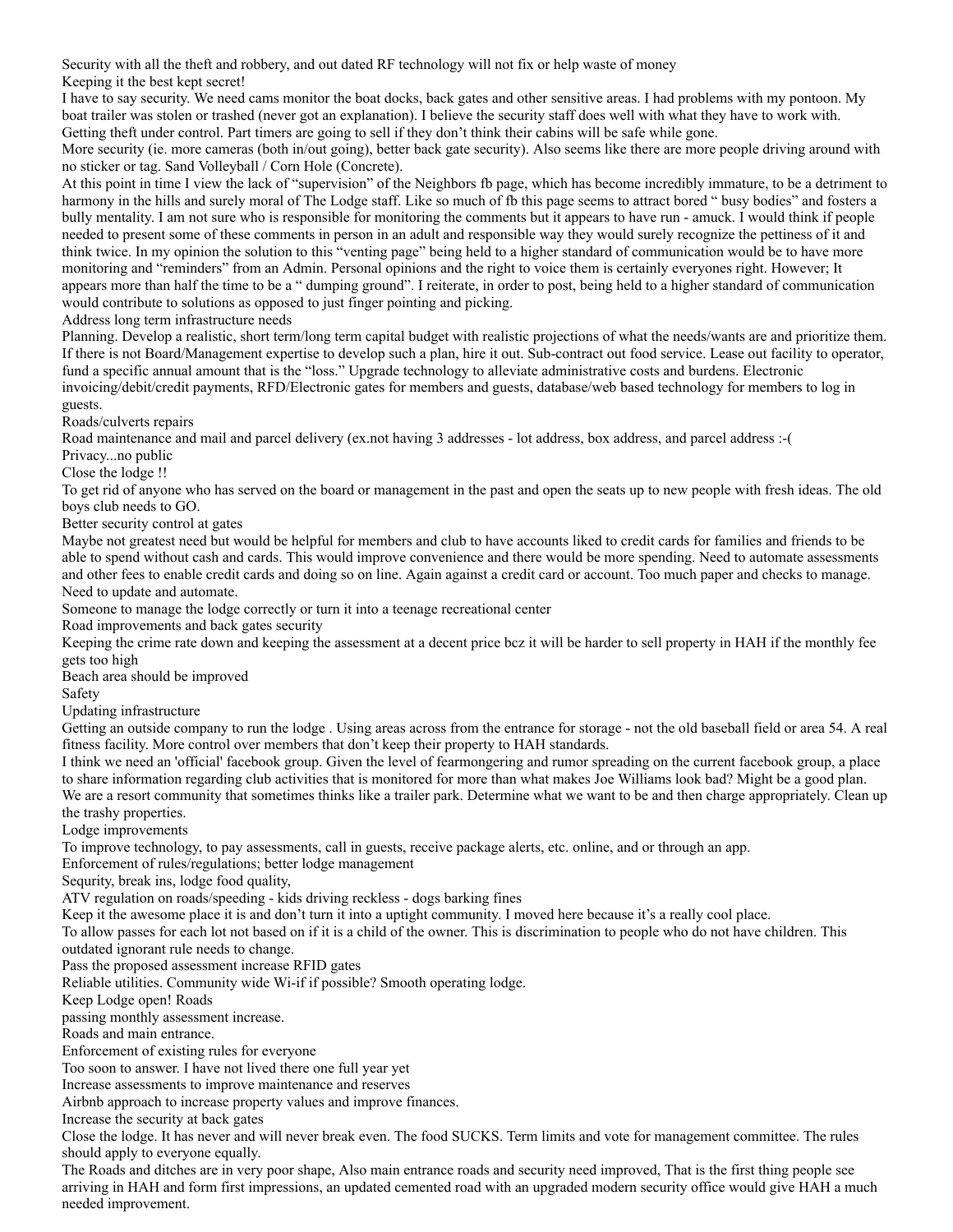Fix roads

Safety & Security. Modernized package handling system. A dedicated & published way for members to make "end of life" financial gifts to HAH, their favorite committee, to buy trees for the chapel, whatever they want to "gift."

Roads and Ditches

Taking a hard look at what money should REALLY go for and not the minority's special interests. Making people who use the amenities pay for them or do away with them. Why have a Lodge if we don't have easy access to outsiders and why do we not advertise in a 25 mile radius to bring in more fund for it? If not close it down along with any other amenities that don't carry their weight. Noise is also becoming more and more of an issue. Between ATV course, golf carts, loud disel engine trucks from contractors, partying on the lake AND the gun range it's now like a war zone out here to enjoy your summer decks.

A better fiscal outline on wanted improvements. Simply saying "things always come up" & comparing our assessment to condo fees in Columbus is probably not going to sell this newest increase. I believe the community wants what is best, but I don't think enough has been done to outline the accurate costs and explain the long term benefits of the additional \$500,000 per year member fees. Personally, I was quite disappointed in the meeting last month when someone on the committee asked what would be done with the money after the initial items/repairs were taken care of and the response was, "There's always something". Perhaps a financial plan/outline With desired repairs would help members have a better understanding of our communities needs.

To keep things running within budget without increasing dues tremendously. Get rid of the things that are causing a significant strain to minimize large chunks of money to be spent on them.

Address insider theft - most say it's not a big deal yet we keep having break-ins that are downplayed. Gates serve no purpose when it's coming from within.

More advertisement to public so more homes can be sold - have full membership

Improve the financial footing of the club. The inability of the club to increase assessments (which should include a reasonable amount of money for reserves) without a membership vote will be a constant issue.

A workout facility.

Road improvement. Security gates improvements.

Better fiscal management: Quit throwing good money after bad! The Lodge has continuous losses year over year and yet the board continues to ask for increases from members if my employer worked that way we would be out of business! Stop plowing the snow when there is 1-2 inches on the ground, numerous times this year saw the plow starting at 4-5 am plowing on weekends and weekdays when we only received a few minor inches of snow. On one weekend alone at the beginning of the snow season counted the plow 14 times on my street!!! waste of time, money and resources. If you are going to live here in the winter months then expect to have to own a vehicle to get you around in the winter months instead of counting on HAH to plow better than the cities do!! I have lived here 30 years in the beginning you had better own a 4x4 and we all survived! The amount of dirt mixture on the roads is a terrible waste ! Let alone when spring hits can't open a window because of the dust created by the mess on the roads! Cannot keep a car clean in here due to the dust everywhere! Road improvement. Creating a better system for registering guests.

Solar panels by the damn to offset costs at HAH, cheaper pizza at the lodge, and an Open Gym for the community.

Increase monthly due's

Don't assess us out of ownership

I love the lodge, but it seems to need a makeover (modernized). The bar is fine but that is the atmosphere needed for the entire lodge. I will still be a patron, regardless. The staff is great. When I walk into the lodge main dining room, it has a 1990's feel. A bigger bar area that is open to ALL ages seems to make sense. Pizza is great!

Run off ditches cleaned out & maintained so that members that have driveways over top of the run off ditches don't have to replace the culverts because of a lack of maintenance.

Making sure that there are sufficient funds to meet the needs of the community. Without funds, the amenities will suffer and we will need specific assessments in order to repair them (at a much higher cost than maintaining them). I would much rather have increased monthly assessments that will not only meet the current needs but also make sure there are reserve funds for unforeseen issues in the future. I believe our current assessment is much too low to maintain everything that we have and all of the maintenance that is needed.

1. The culverts were a priority when the first road assessments were passed, not the motopave. The culvert under the road next to my property has water running beside the pipe, not in it. The GM's have been approached, going back to Jim Palmer with nothing. A section of pipe has since fell off into the ravine and I can see a major thoroughfare shut down for a significant amount of time for repair. This is not the only area in dire need of repair. 2. Too much money is being spent on the Lodge. I remember when a loss of \$4k/mo. was considered a bit high. this has quadrupled. With the IPA boom, are we marketing our beer to local establishments? Are we marketing our dining for tourists. What is the footprint of HAH outside our front gate? 15 mile radius? "Ive heard of it"...isn't good enough to bring outside patrons to the lodge.

Neighborhood watch

Prioritizing the essentials, ie, road maintenance before amendity fund disbursements. Just common sense.

Ditch, culvert work. Roads are definitely failing soon.

Fiscal responsibility, spend money on how issues impact most owners. Not niche items that favor very percentage of owners. A balanced budget to fund amenities, and security for those amenities, so that all members who actually pay for those amenities can continue to enjoy this beautiful place without fear and with certainty they will be properly maintained.

Board of trustees that is diverse like our population and does not use the platform for person and hidden agendas. Management committee and Board need to be thinking about the future and what infrastructure and technology needs would help us thrive.

I suggest a minimum spending of \$50 per quarter for food and drinks purchased at either the Lodge or the Clubhouse. If paid in total annually, that household could spend any portion of the \$200 anytime during that year. Any portion remaining would be forfeited. This would not be a hardship for any resident.

Operating budget shortfalls and theft prevention.

Energy conservation

A sustainable future.

To spend every penny wisely. Don't know